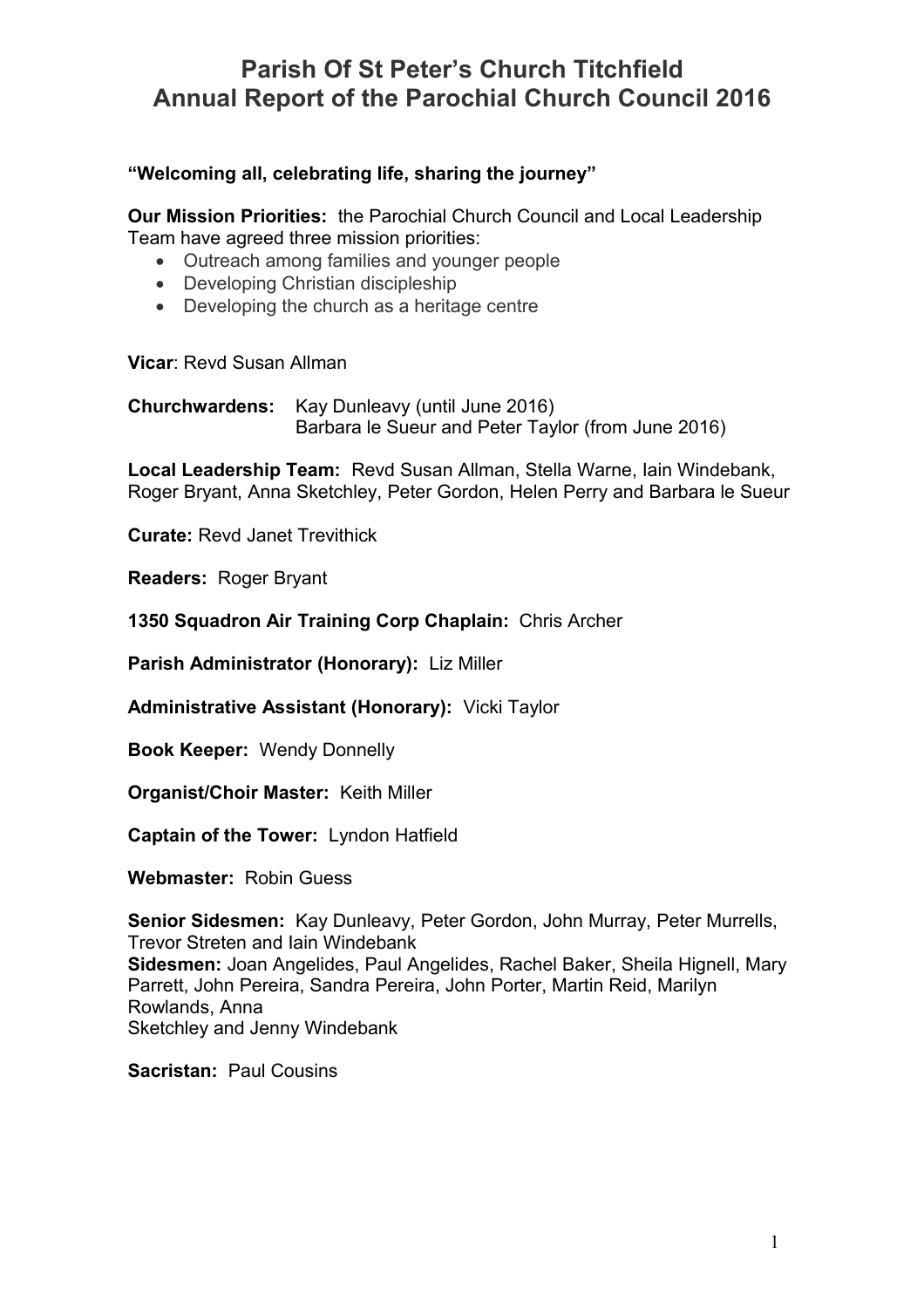| <b>St Peter's Parochial Church Council</b> |                                                                                                                                                                                                                          |
|--------------------------------------------|--------------------------------------------------------------------------------------------------------------------------------------------------------------------------------------------------------------------------|
| Vicar:                                     | Revd Susan Allman (ex-officio) - Chair                                                                                                                                                                                   |
| Curate:                                    | Revd. Janet Trevithick (ex-officio)                                                                                                                                                                                      |
|                                            | <b>Church Wardens:</b> Kay Dunleavy (ex-officio) until June 2016 – Vice Chair<br>Barbara le Sueur (ex-officio)<br>Peter Taylor (ex-officio)                                                                              |
|                                            | <b>Representatives on the Deanery Synod (ex-officio):</b><br>Stella Warne (until May 2016)<br>lain Windebank<br>Anna Sketchley (from November 2016)                                                                      |
|                                            | Elected Members: Sandra Pereira (elected 2014)<br>Paul Angelides (elected 2015)<br>Helen Perry (elected 2015)<br>Jane Slaymaker (elected 2015)<br>Edwin Cooke (elected 2016)<br>Kay Dunleavy (elected 2016) – Vice Chair |

Yvonne Hunt (elected 2016) Jane Stockall (elected 2016)

**Readers:** Roger Bryant

We are grateful to Revd Jane Richards, Revd Canon Peter Kelly and Revds Lorraine and Gary Snape for their help with services and other activities.

**Electoral Roll Officer:** Keith Miller

**Secretary:** Jane Slaymaker

**Treasurer:** Sandra Pereira

**Independent Examiner:** Brian Baverstock

**Stewardship Recorder:** David Mugford

**Internet Banking Transactions:** checked by John Blundell (from January 2016)

**Safeguarding Officers:** children - Jane Reid (from July 2015), adults at risk - Karen Postle (until April 2016), Jane Stockall (from September 2016)

PCC meetings were held on 25 May, 26 July, 6 September, 7 November 2016 and 17 January 2017. There was also a LLT and PCC Away Day on 1 October 2016. Between

meetings the PCC operate through sub-committees and working groups which report to the PCC.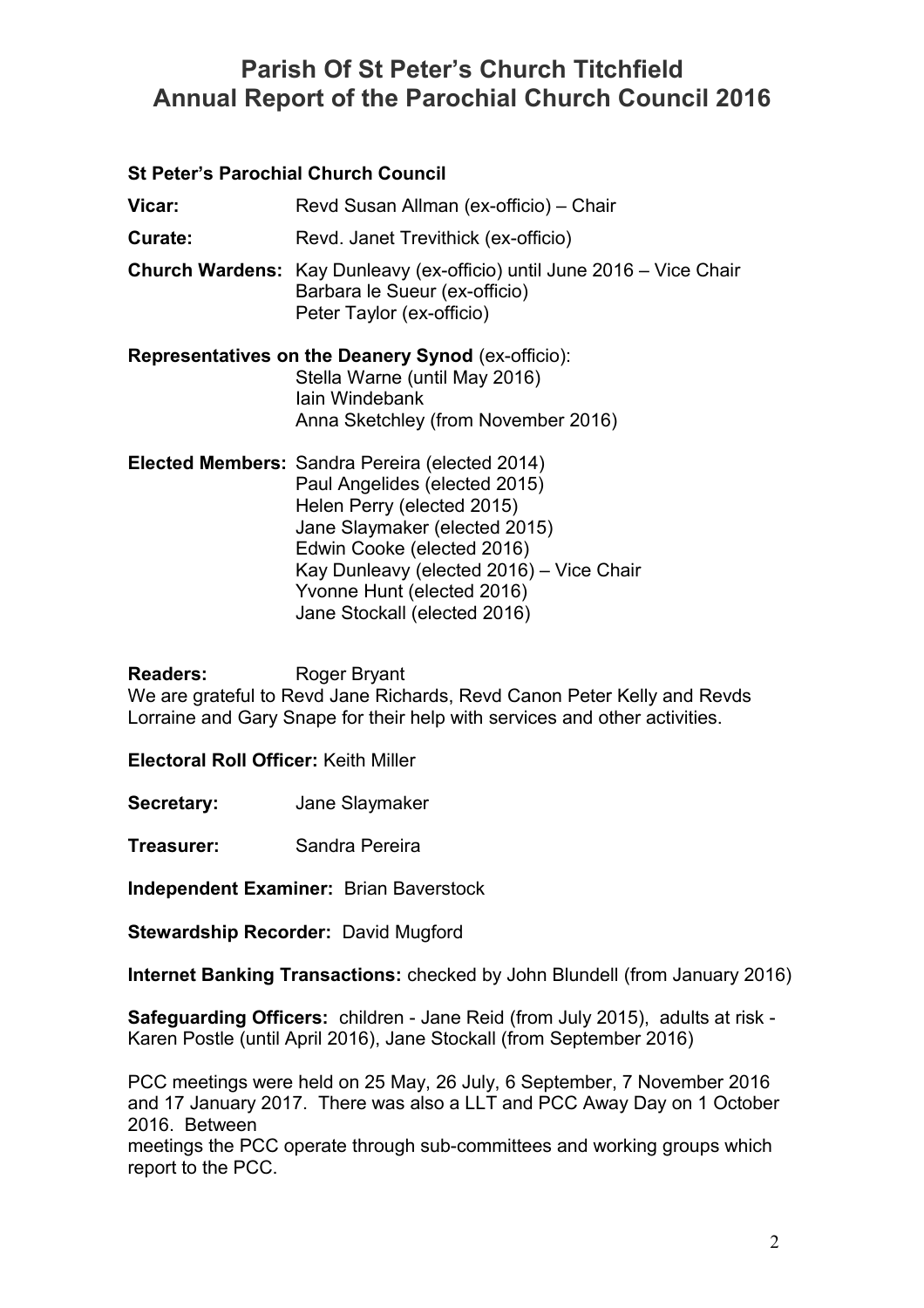The APCM took place on Tuesday 26 April 2016 in the Parish Rooms Titchfield

### **Committees and Working Groups**

**Standing Committee:** This is the only committee required by law and has the power to transact the business of the PCC between its meetings, subject to any directions given by the Council.

Members: Revd Susan Allman (Chair), Barbara le Sueur, Peter Taylor, Jane Slaymaker and Sandra Pereira.

**Finance Committee:** Makes recommendations to the PCC with regard to setting, and monitoring against, the Annual Budget and advises the PCC concerning the financial position. Chair Sandra Pereira

**Mission Priority 1 Committee:** Advises PCC on progressing the first stated Mission Priority and oversees work among families, younger people and children. Chair: Revd. Susan Allman.

**Fabric Committee:** Attends to matters relating to church buildings, including promoting safe practices in the church environment, and advises the PCC on any maintenance requirements to the church (except minor repairs). Chair Paul Angelides

**Worship Team:** Plans, reviews and co-ordinates services. Chair Revd Susan Allman

**Pastoral Support Team:** Facilitates pastoral care in the parish and providing bereavement support. Chair Ros Seward

**Baptism Visitors Team:** Provides baptism preparation by means of home visits

**Prayer Ministry Team: Provides confidential prayer support following all** services on the  $4<sup>th</sup>$  Sunday each month. Chair Roger Bryant

**Social Team:** Plans and organises social events: Chair Joan Angelides

**Fete Team:** Plans and organises the annual church fete. Chair Kay Dunleavy

**Parish Rooms: PCC representative** Sandra Pereira (from May 2016)

**Friends of St Peters: PCC Representative** Paul Angelides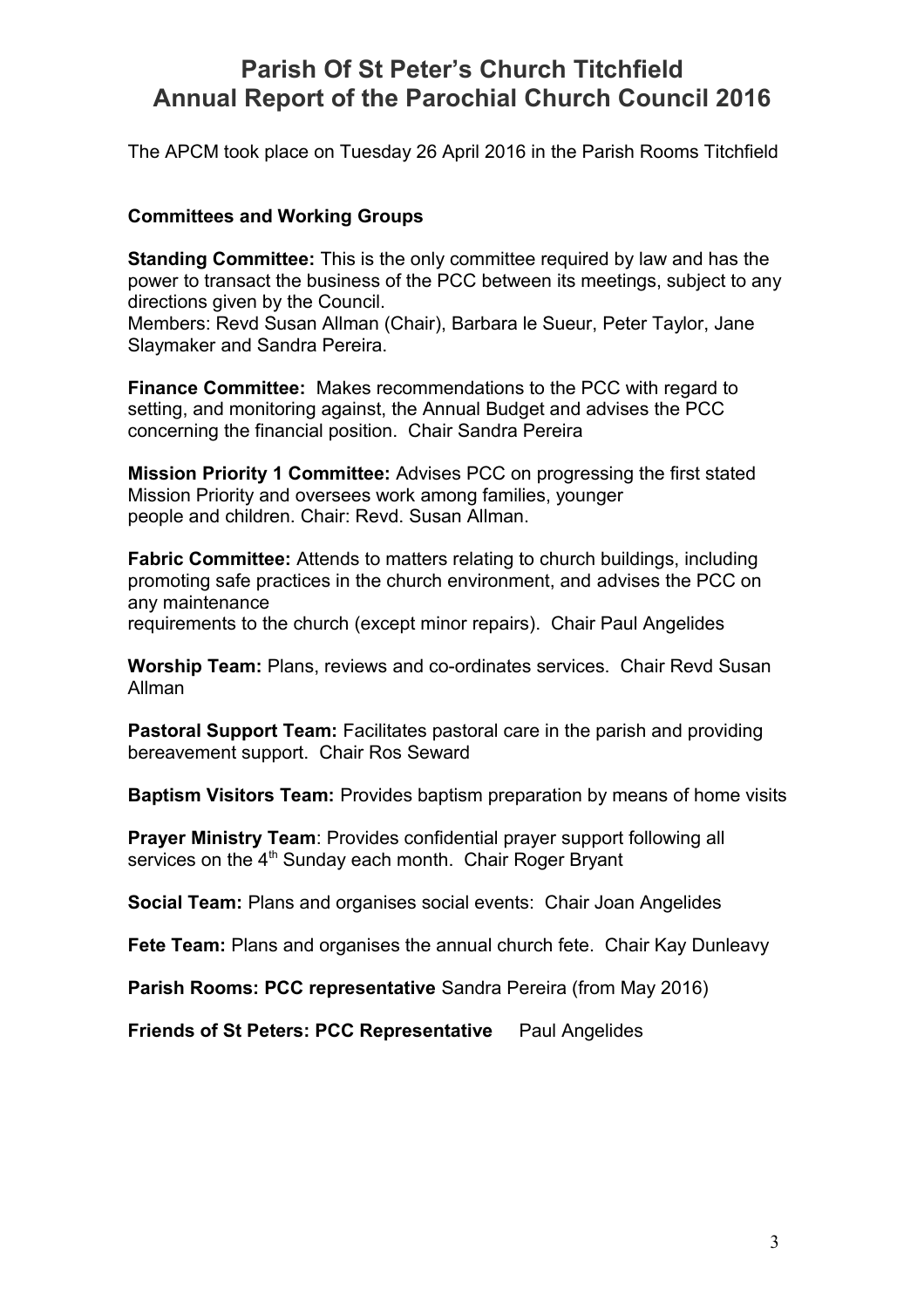#### **Financial Report**

The Finance committee met on a regular basis throughout the year to monitor income and expenditure in the church, and there were always a large number of topics on the agenda. Once again we are again very grateful to Wendy Donnelly for her skill and hard work in keeping things in order.

The accounts this year again included the Heritage Lottery funding, which are kept in a separate fund so the scheme did not impinge on the General fund. That fund currently stands at just under £5000 so still well within budget with no call on the general fund.

Looking at the balance sheet, our net assets have shown a healthy increase at the end of 2016. This is mainly due to a very generous donation from the family of Dr Ellis, which is in a separate fund, earmarked towards the improvement of church heating. With a

number of donors switching over to PGS, we received the income tax rebate from 2015 as usual in January 2016, but more came in as the PGS reclaims income tax on a monthly basis. 2017 should show a level similar to 2015. Sadly, the amount of income gift aided has reduced, despite efforts to reverse that trend.

Major changes last year, which should show a positive result in the future, included the renegotiation for gas and electricity to participate in the Energy Basket scheme promoted by the Parish Buying organisation. We joined in October so the hoped for savings will not be obvious for a while, winter being the expensive time for energy bills. The switch over to BT for phone and broadband was not without hiccups, but looks like reducing bills from last October. One big advantage is that the office broadband has not failed once in those four months, which is a huge improvement on the previous situation. The Parish share for 2017 has only increased by £800 instead of the £2000 we were led to expect, and this is offset by a reduction in the insurance premium by a similar figure.

These changes, which we hope will help our finances, have taken some time to sort out. However if they have a positive effect on our finances then they will be well worth while. Many thanks to the Finance committee for the time spent on mulling over the figures and the support of the PCC throughout the year.

**Financial Statement** see separate report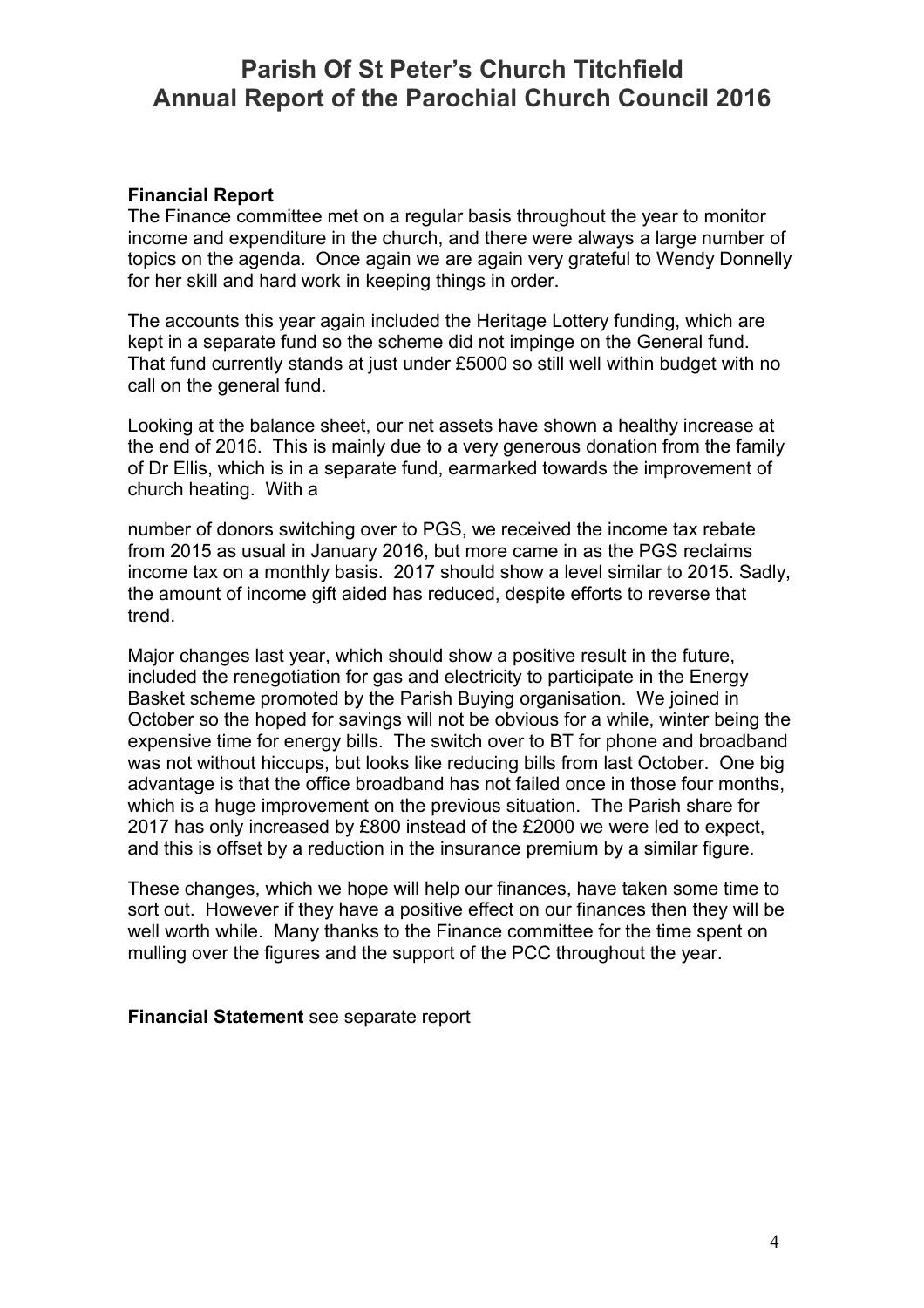### **Worship**

**Number on Electoral Roll:** 185 (202) of which 71 are men (39%) and 114 are women (61%). 42% of the roll live within the parish boundary with the majority of the congregation living outside of the parish.

### **Sunday Church Attendance**

On Sundays, St Peter's Church holds a traditional Holy Communion Service at 8am,

Parish Eucharist at 10am, with a non-eucharistic All Age Service on the first Sunday each month. Matins takes place on the 1st Sunday each quarter at 11:30am. Evening Prayer takes place for occasional special evening services eg All Souls.

### **Weekday Services**

In the South Chapel, on weekdays, Morning Prayer at 8.15am was held on Tuesday and Thursday mornings until June, thereafter on Wednesday mornings. Messy Church is held about 3 times/term.

Teddy Bear Praise is held every Wednesday (2-3pm) during term time.

### **Engagement with children and families – Sunday morning worship**

St Peter's welcome to families with children at 10am services remains a firm commitment. The Children's Area continues to provide activities and toys for a broad age range. There are subscriptions to Teen Church Magazine and Young Church Magazine and online

resources are used to extend the range of activities.

Developing and valuing the relationships within the congregation and the community is key. There have been new families who have come to 10am services during the year and others who have continued to come. The All Age Service on the first Sunday of each month was reviewed in August. It now offers fixed points of familiarity for children.

Rather than use the Children's Area, children now sit with their families for this service. Participation of children is always a feature and there have been encouraging and appreciative responses from adults and children about the quality of the worship offered.

Families were enthusiastic in their support of the Palm Sunday service and Carols by Candlelight with many parents as well as children taking part in dramatic performances on those occasions. Other parents delivered readings as have some of the older children, notably at the service of 9 Lessons and Carols. Two parents have gone on to join the readers rota for 10am services. Families were invited for Brunch on the Beach at Hill Head in April and September and each time there was a good turn out and a happy time together. These occasions offer an opportunity to know that God is with us wherever we gather.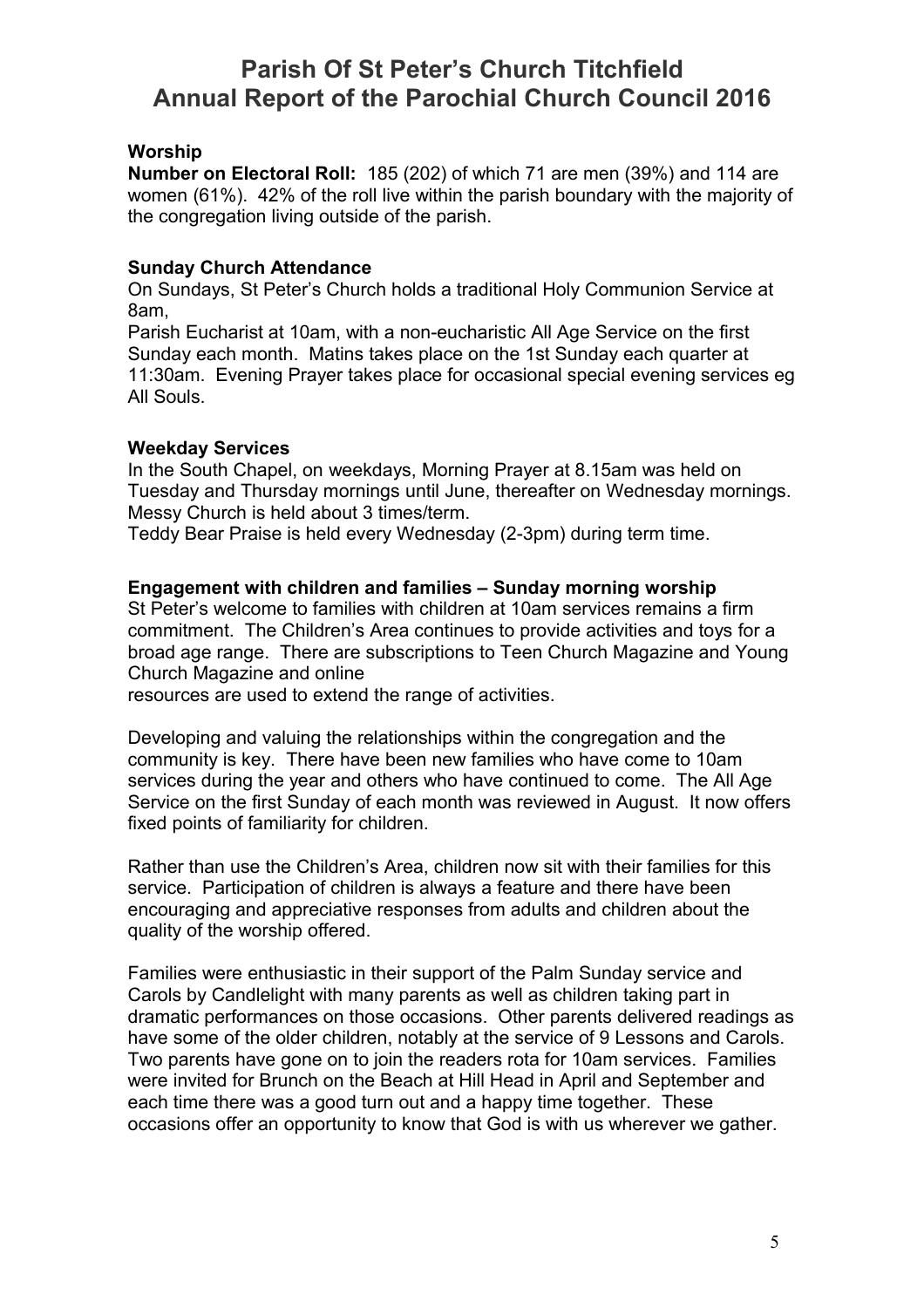### **Café Connect**

During 2016 Café Connect continued to offer hospitality and a welcome on the 3<sup>rd</sup> Sunday of the month. Numbers have dropped off a little and the team are looking to make the café more attractive and increase publicity. The aim of attracting non-church people was not really achieved although there were often one or two "strangers" visiting. It has been successfully achieved being a place for the congregation to meet to chat and get to know each other better – much easier sitting at a table over a bacon buttie and/or a slice of cake.

The team were delighted to welcome some baptism parties who have come before the service and have been grateful for the opportunity to freshen up, have a welcome cup of coffee and a chance to catch their breath before the baptism in Church. The publicity of this by the baptism preparation team has been appreciated.

Our team of young waiters and waitresses has grown and has several new members. During the summer there was a pool party and barbeque in Penny Sheppard's garden to thank them for their commitment to Café Connect. Although they mostly joined us from Year 5 or 6 from Titchfield Primary School, many have continued to support us through their transition to senior school and each team now has a team leader who has the experience and maturity to help direct the other members.

Thanks are also given to all those who have provided delicious home-made cakes, made endless tea and coffee and slaved over a hot stove cooking bacon butties. Also the "tec" team who deal with the rolling visual display and the music which add immeasurably to the atmosphere. Not forgetting the people who turn up early to set up and stay late to put everything back. Thank you everyone for your enthusiasm and commitment.

During the year we have raised £120 to help Patrick in Sierra Leone continue with his schooling (via St George Foundation) and raised over £400 for the church funds.

#### **Messy Church**.

Messy Church continues to flourish and grow a little during 2016. Visitors averaged 40 per session (38 in 2015) of which 14 were visiting adults and 26 were children. On average there were 11 leaders per session. Income has exceeded expenditure mostly owing to the kindness of the leaders and members of the congregation in providing materials and food. People are encouraged to claim for their expenditure but it is

suspected that the congregation at St Peter's is too generous resulting in income exceeding expenditure in 2016 by nearly £500.

A number of themes were covered during 2016 including our journey with Jesus, prayer, happy birthday to the Church and to Messy Church, Ezekiel's valley of dry bones, what it means to be a monarch, the importance of saying thank you, and salt and light. There was a well-attended sports day on Barry's Meadow and a session on angels and the preparation of the Messy Church Christmas Tree.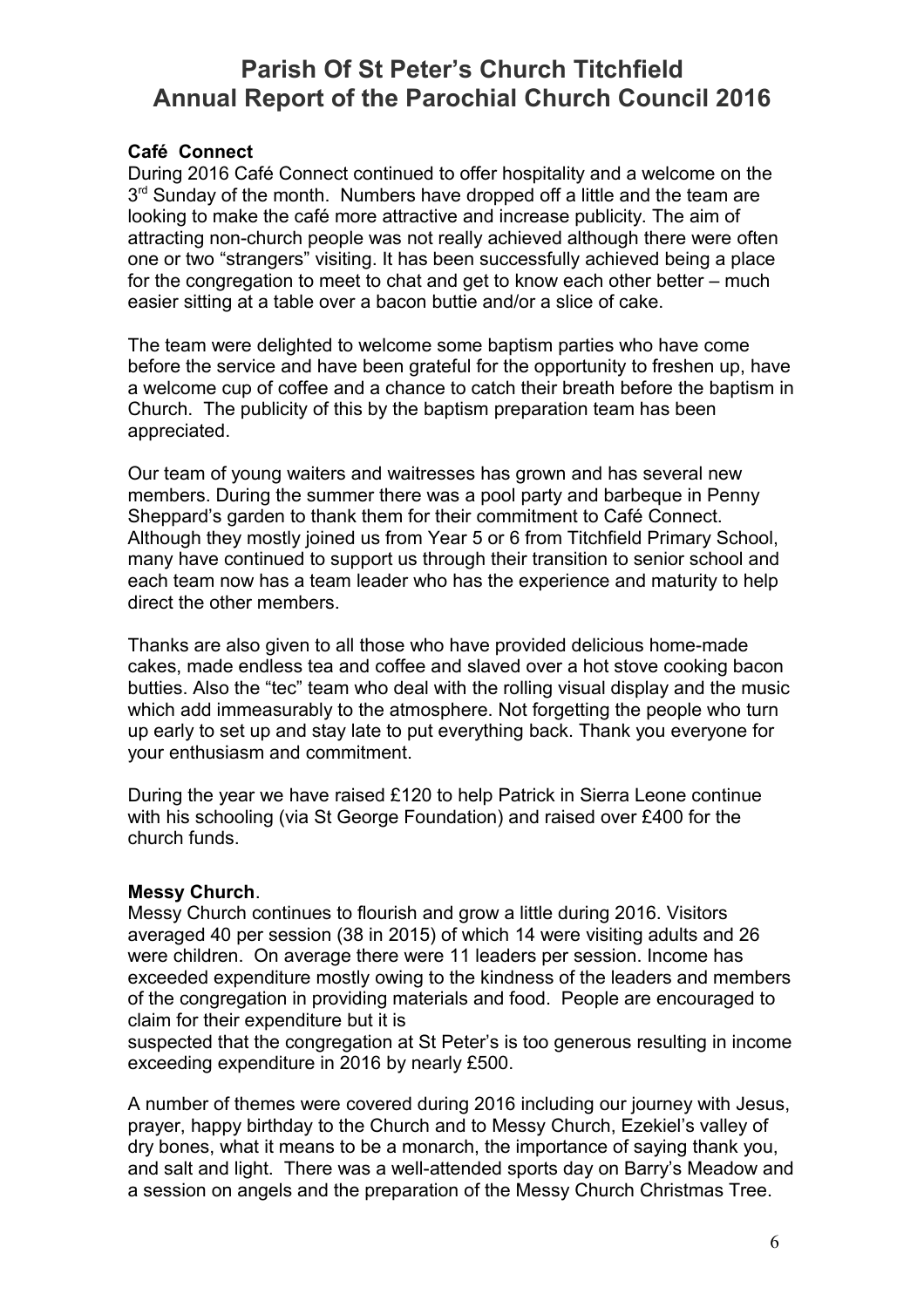Three children from Messy Church attended confirmation classes and were confirmed at Easter.

A number of new families have been welcomed. We have been impressed with the commitment the families have shown in coming to Messy Church, even on non-school days and when it has been very cold both outside and inside the Church. The advertising slips can no longer put in the children's book bags at school so have made sure there have been fridge magnets for families and posters outside the school so they never forget the date.

Our leaders have reduced in number because of age or other commitments and we are always willing to meet and discuss the ethos of Messy Church with anyone interested in joining the team. Your commitment can be as great or as little as you want – from the collecting of the odd items of "rubbish" that we can use, to being one of the faithful and vitally important cake makers who enable us to provide home-made cakes as pudding, to helping in the kitchen or cooking prior to Messy Church, to coming on the day and being willing to turn your hand to anything or to helping with planning and preparing the crafts. Whatever you already do or think you may like to do, we are enormously grateful for your support, prayers and goodwill.

### **Teddy Bear Praise**

Teddy Bear Praise meets each Wednesday in the Chapter Room (during the school term dates) between 2 and 3pm. It offers a place where parents can come to book their babies' baptisms, meet other parents, hear a bible story and sing a few songs with the children.

Teddy Bear Praise continues to be an effective vehicle for building up relationships with our young families. There is no expectation for them to come each week but they seem to enjoy it and attend on a regular basis until their children's needs out-grow the space and activity.

Teddy Bear Praise helps the church to link these parents and children with other activities for our young families such as 'Brunch on the Beach' and our 'All Age' service at the beginning of each month.

**Baptisms -** During 2016 there were 28 (35) baptisms

**Confirmations -** In 2016 there was 4 (3) confirmations

**Weddings -** In 2016 there were 13 (16) weddings. Couples are encouraged to attend the Love and Cherish marriage preparation course run by the Deanery. The PCC pay the fee for this

**Funerals -** In 2016 there were 25 (21) funeral services held in church and 4 (9) services held in crematoria.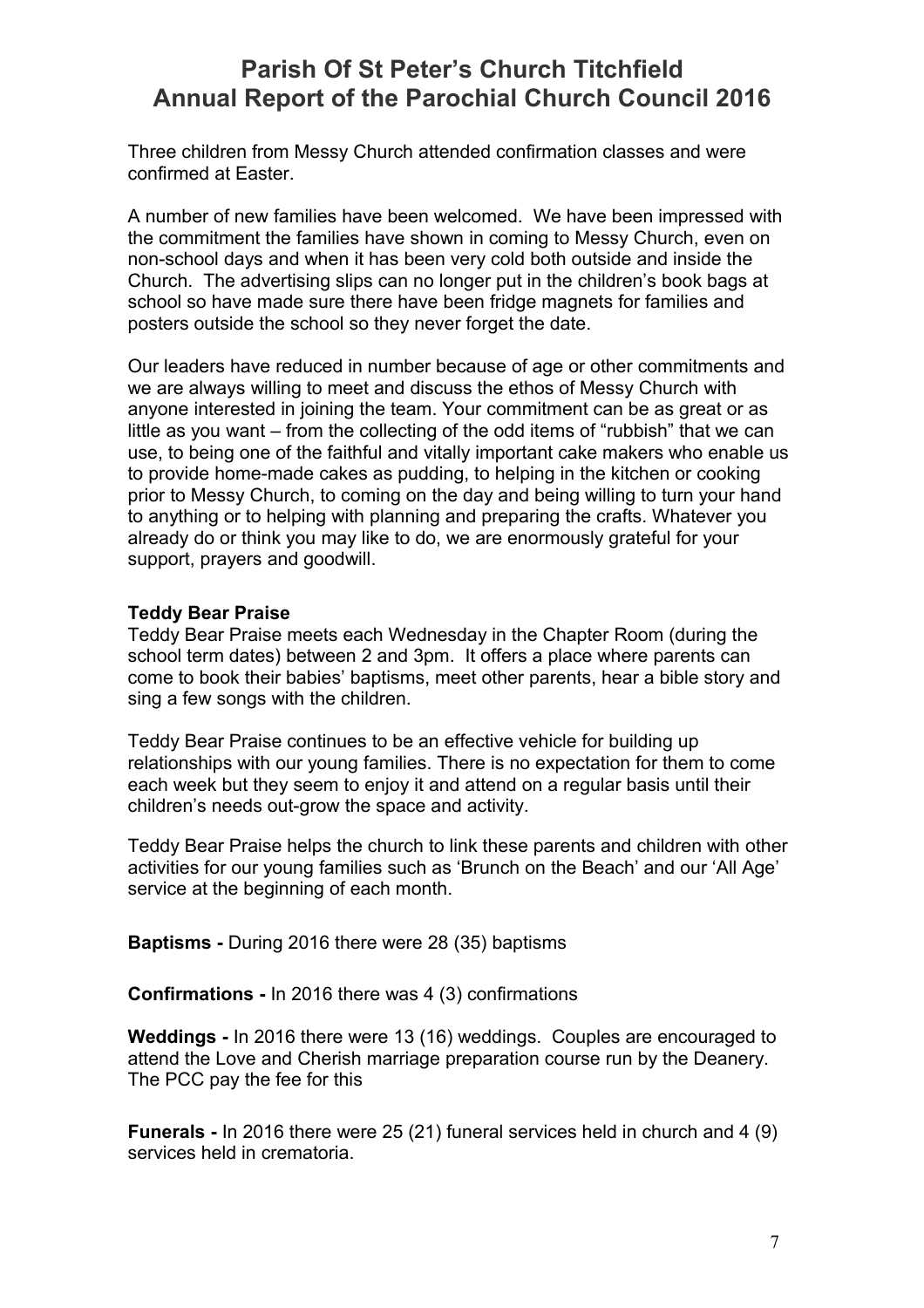### **Holy Week**

Holy Week started with the blessing of the palms and a procession on Palm Sunday from the Parish Rooms to St Peter's.

During the week there were joint services with St John's Locks Heath offering Morning Prayer, Holy Communion and Reflective Services.

On Maundy Thursday the Eucharist was celebrated, followed by Order of Tenebrae and the Watch until midnight.

Good Friday had services at Titchfield Evangelical Church, a walk of witness from Titchfield Abbey to St Peter's Church followed by a service in church. The Easter Vigil and Service of Light took place on Easter Eve before the celebrations on Easter Sunday at 8am and 10am services.

### **Patronal Festival**

The Patronal Festival was a big celebration during June with a Civic Service for the new Mayor of Fareham Connie Hockley. The celebrations continued into the following Sunday, with our usual services, followed by Open House at the Vicarage to mark the birthday/20<sup>th</sup> anniversary of Revd Susan Allman's ordination.

### **Harvest Festival**

Harvest Festival service on Sunday 2nd October was attended by 85, plus services with Bright Sparks Pre-School and Titchfield Primary School. Gifts were taken to the Basics Bank in Fareham. Afternoon tea was served in church.

### **Carnival Service**

The Carnival Service was held on Sunday 18<sup>th</sup> October. It was attended by 84 including the Carnival Queen and Princess, their attendants, representatives from the Titchfield Bonfire Boys Society, the village and St Peter's congregation. The Carnival on Sunday 23rd October was blessed by the Vicar. Teas and refreshments were again available from the Chapter Rooms between processions and were very popular. Actor and director Stewart Trotter gave two talks in St Peter's on the Wriothesley tomb over the weekend.

### **All Souls Day Service**

The All Souls Day service was held on Sunday 30<sup>th</sup> October with attendance of 64. The Prayer Ministry Team planned the service and were available to support bereaved families after the service.

### **Remembrance Sunday**

The church service on Sunday  $13<sup>th</sup>$  November was attended by 262 and was followed by a procession from St Peter's Church to the War Memorial by the Parish Rooms. The Act of Remembrance service there was joined by more members of the community.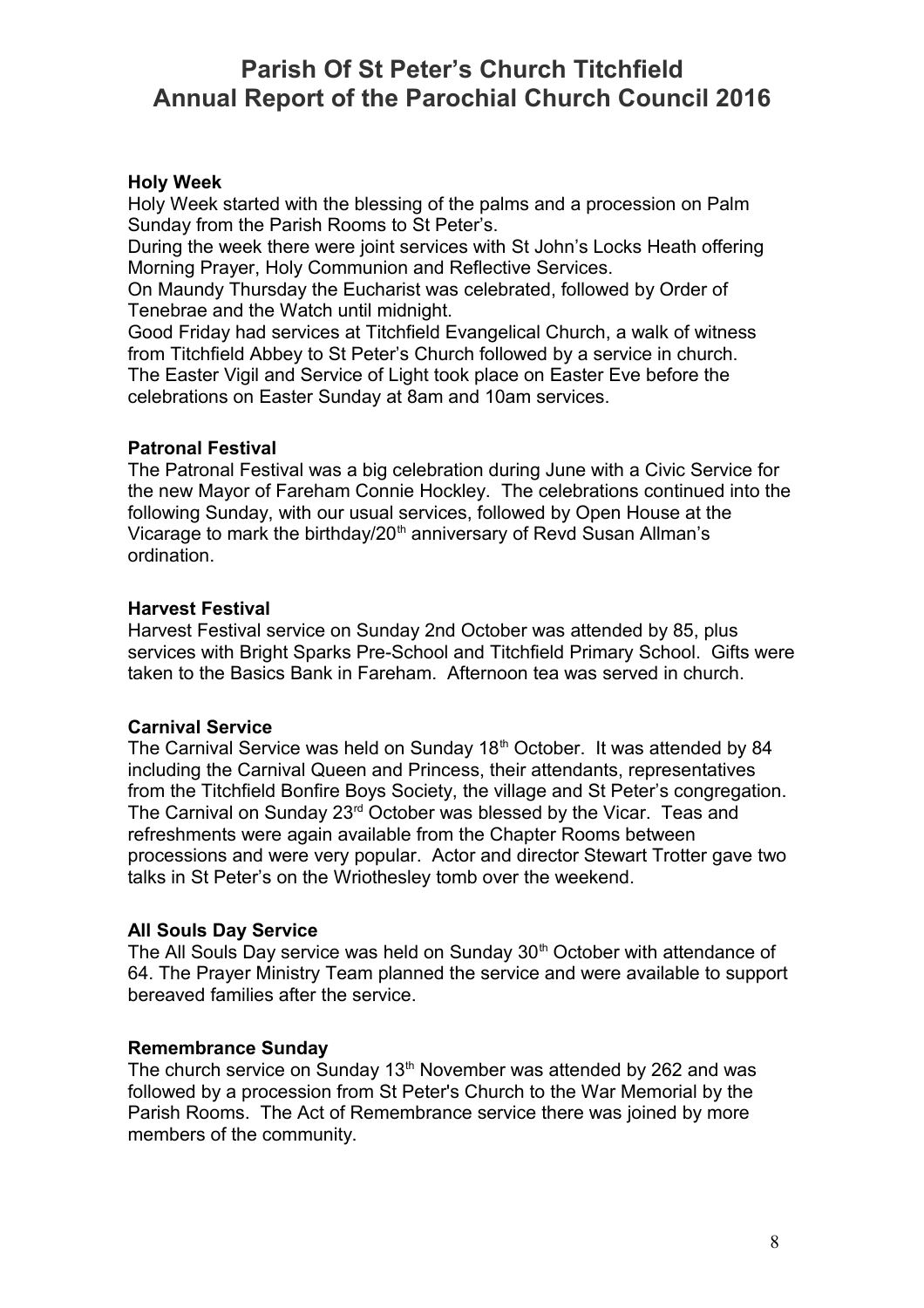### **Advent and Christmas Services**

The Christingle service was on Sunday  $27<sup>th</sup>$  November. There were carol services for 1350 Air Training Corps, Titchfield Primary School, West Hill Park School and the Haven in Wessex, with attendance of 1,686

The traditional Service of Nine Lessons and Carols was held on 20<sup>th</sup> December. There were two full-capacity Candlelit Carol Services held on Christmas Eve. Midnight Communion then celebratory Christmas Day services at 8am and 10am.

The services on Christmas Eve and on Christmas Day had attendance of 1,318.

### **St Peter's Prayerline**

The Prayerline group, led by Charles Timberlake, provides a confidential service responding to requests for prayers for anyone who is ill or in distress.

In celebration and commemoration of Prayerline's twentieth birthday in March there was a special prayer offered at the 10am service on Sunday  $6<sup>th</sup> - co$ incidentally the actual date on which the first prayer was offered twenty years previously. During Holy Week, on Monday 21<sup>st</sup> March, the group met before the evening service led by Roger Bryant in church which was a poignant and fitting occasion.

### **St Peter's Home Groups**

The network of St Peter's Home Groups, first launched in January 2013, has become embedded in the life of our church family. Five groups have continued to meet, roughly fortnightly with a short break during August. For the five weeks of Lent, groups met weekly and an additional group was formed.

The groups have operated with 'Core Studies' enabling people to migrate from one group to another when their personal circumstances alter. Opportunities for the growth of leadership skills have been encouraged with co-ordination and hospitality being rotated within groups, led by a convenor.

More than forty people have benefitted from regular participation, growing in Christian fellowship and confidence in their faith; getting to know the Bible, sharing thoughts and reflecting on what is read, considering the impact on daily lives in a complex world. Also, the network provides opportunities to offer hospitality and to get to know each other better, encouraging each other, sharing faith and learning from each other building trust and support.

Gaining confidence in their faith some participants have been moved to take part in The Diocese of Portsmouth's new discipleship course **The Way** launched in 2016

The year began with an **Afternoon Tea** on Sunday 10<sup>th</sup> January, with hospitality provided by all the groups and to encourage others from the congregation to take part as the St Peter's Home Groups were re-launched.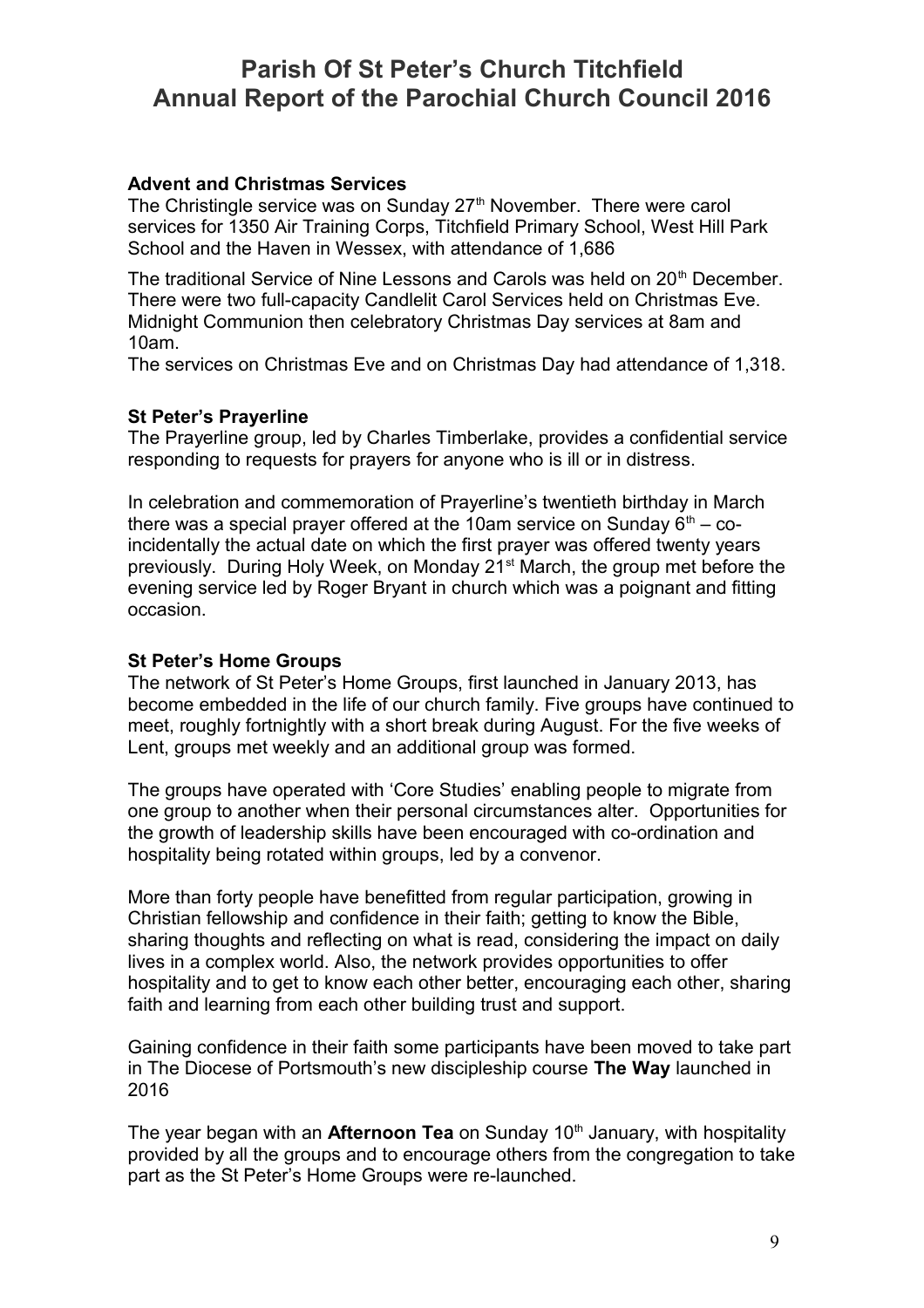In feedback from the 2015 groups it was identified there was a need for support and direction with prayer/praying and leading intercessions.

Throughout the year Home Groups took it in turns to lead prayers at the 10.00am service on the second Sunday each month, August excepted.

Each group has been named with a title reflecting how we explore, grow and develop our Christianity and our approach to discipleship – Pilgrims, Searchers, Seekers, Travellers and Pathfinders.

 At the start of the year groups embarked on the study of **New Testament Characters.** A course of 10 studies this provided continuity throughout the remainder the year

- During the 5 weeks of Lent the course of 8 studies was **Jesus' Final Week** was continued after Easter
- In the week before the Church Fete many answered the Bishop's Call to Prayer **"Thy Kingdom come, thy will be done'.**
- In the Autumn there were 7 sessions from the Cover to Cover bible study series **The Letter to the Romans**

The Convenors of the groups have met together with the Local Leadership Team (LLT) to review feedback and progress. Meetings took place in August and November. Susan took a 3 month extended ministerial leave travelling 14<sup>th</sup> March to  $7<sup>th</sup>$  June.

The sudden death of Stella Warne on  $4<sup>th</sup>$  May shocked all. As a stalwart group leader and someone who had touched so many lives, there was profound loss. Stella was involved as a founder member of the St Peter's Home Groups and was also a member of the LLT.

As one, we are moving together to strengthen the bonds between the groups meeting and sharing as opportunities arise. Additionally, pastoral support is growing, as knowing each other better we are more able to support each other.

### **Safeguarding Report**

During the last year Portsmouth Diocese has responded with enthusiasm to the Church of England's recommendations for the Safeguarding of Children and Adults and have developed a Safeguarding Training and Development Policy. Policies are statements of intent, are working tools and only fulfil their purpose when they are implemented thoroughly and reviewed regularly. All parishes are required to implement these policies as 'Good Practice'. When implemented correctly this also ensures parishes do not invalidate their insurance.

The policy includes the diocesan Training Pathways for volunteers as well as providing specialist modules for those in leadership roles.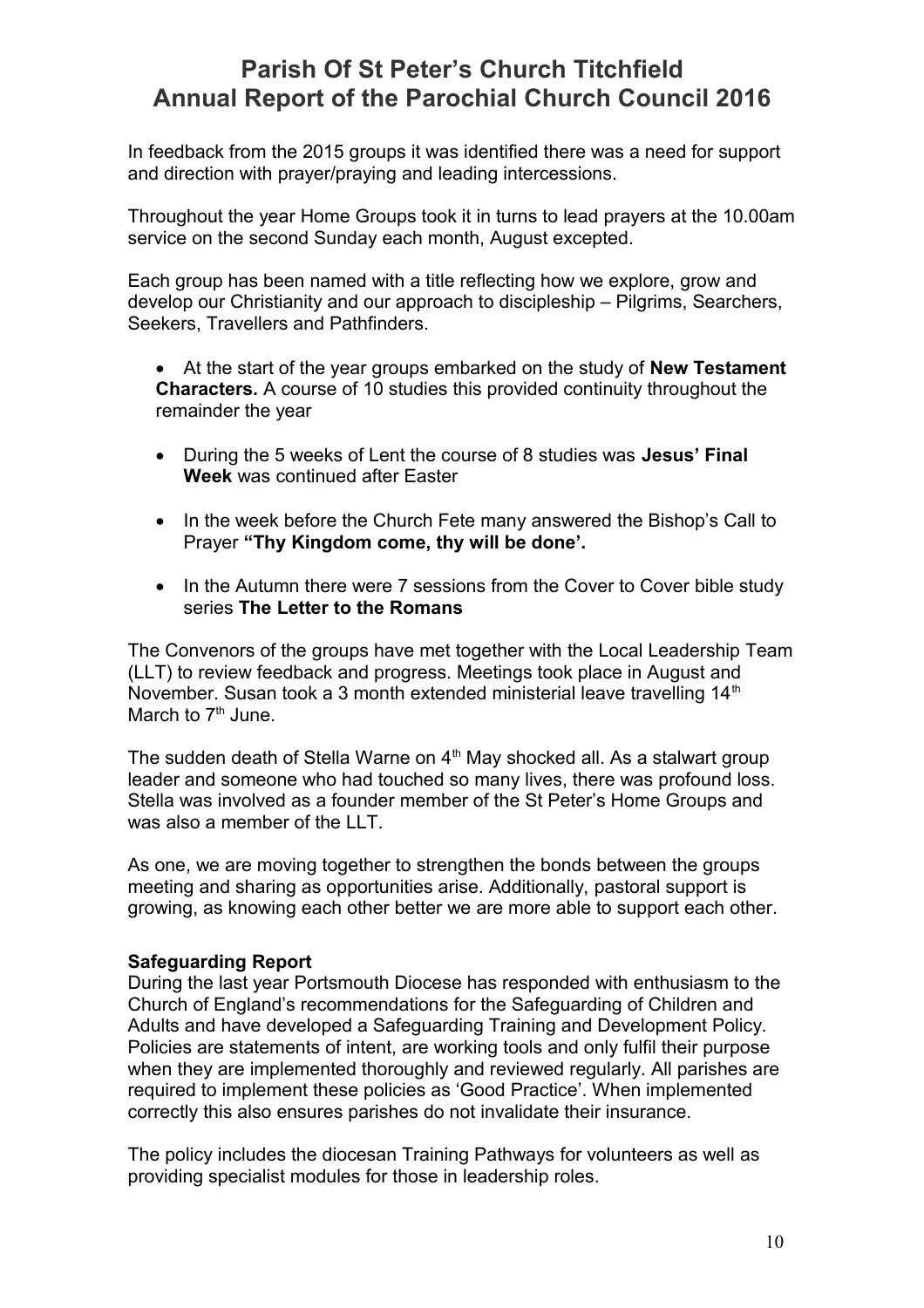Susan Allman, Janet Trevithick and Jane Reid have attended several levels of diocesan training including the leadership module. We are pleased to report that St Peter's have made an impressive start on implementing all aspects of the policy and thank those who have worked with us to achieve this.

We currently have approximately 73 hard working volunteers at St Peter's, many of whom undertake several roles. All of our volunteers have been through or are completing the Church of England's Safer Recruitment processes at a level appropriate for their role. Additionally our paid bookkeeper has completed C1 training.

We can also report an enthusiastic take up of Safeguarding Awareness Training. An impressive 28 volunteers completed the C1 training module held in the Chapter Rooms in January and 8 have completed the on-line training module. These modules are specifically designed for those working with or supporting those working with children and there is an expectation that it is refreshed every three years. The diocese is developing a similar module for those working with adults.

We all have a duty of care to protect each other and especially children and adults who may be at risk. The C of E Safeguarding Policy and Practice only form a small part of that duty of care.

### **The recommendations to the PCC for 2017 are:**

- **1. That we encourage vigilance and share any worries or concerns we may have sensitively and responsibly.**
- **2. That our church community accept Safeguarding is everyone's responsibility and work as a team to ensure children and adults who may be at risk are as supported as possible.**
- **3. That we promote and take full advantage of the free Safeguarding Awareness Training offered by the diocese and in particular the new Adult module.**

### **Choir**

The robed choir sing traditional and modern hymn and anthems and support all sung services (Parish Eucharist, Matins, Carol Service, Candlelit Services, Easter services etc). Some choir members also support the All Age service supplemented by several member of the congregation. The choir joined the choirs of Holy Trinity and St Columba to sing at the Ascension Day service at Holy Trinity church.

Keith Miller was appointed Choir Master and Organist at the beginning of January. Thanks are extended to him for his leadership of the Choir and the Music Group.

New members are always welcome, ability to read music would be helpful.

### **Friends of St Peter's (FOSP)**

St Peter's Church is very appreciative of the very generous financial support from the Friends Of St Peter's. The group raise money to support the funding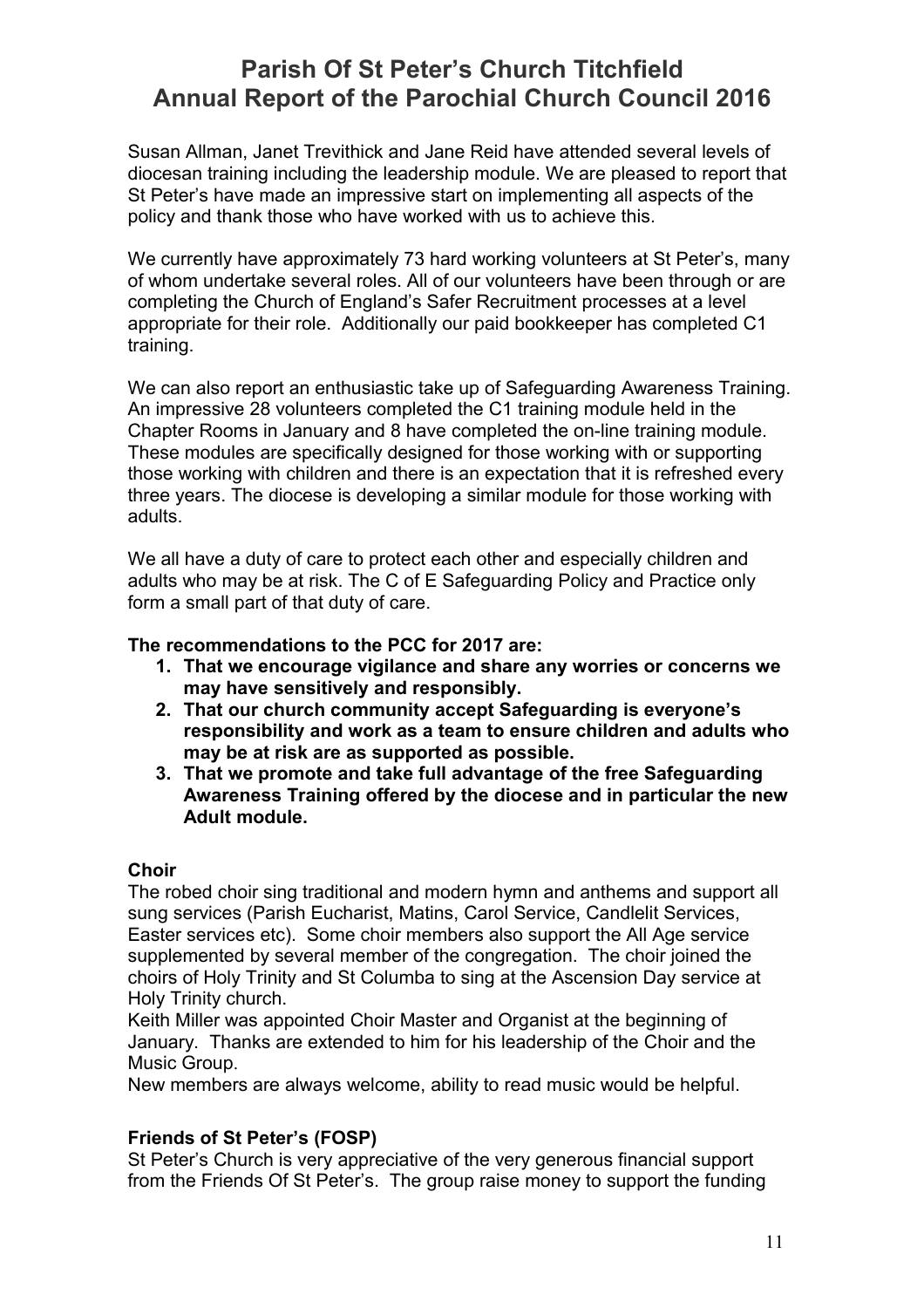needed for renovation work including contributions towards the roof and buttress repairs, improvements to lighting and restoration of the Gothic Tomb.

In 2016 FOSP organised a variety of events – Race Afternoon, a garden party at St Margaret's Priory, Titchfield Primary School concert, jazz and hog roast at the Great Barn, supper evening of Victorian Melodrama at the Parish Rooms, a coach trip to the Houses of Parliament and a 3 day Christmas Tree Festival with music and refreshments involving the whole community.

### **Fabric and Heritage Report**

After all the activity in the previous years, 2016 proved much quieter, mainly because no significant problems occurred.

As part of the development of the Heritage Centre the new door was finally installed in the Southampton Chapel, together with the ramp from the Southampton Chapel into the South Aisle. A new lighting scheme, which involves emergency lighting and CCTV coverage has also been fitted in the Southampton Chapel area, as part of this development. These changes together with external lighting to the path on the south side of the church, have significantly improved our ability to provide unrestricted access throughout the church, especially for those with buggies and wheel chairs.

Special thanks to Philip Allison for his wonderful surround to the stone tomb slab to William de Pageham, in the Southampton Chapel.

For 2017, plans are well advanced for improving the very old system of lighting in the Chancel and bringing it up to the same standard as in the Nave and the Southampton Chapel. Emergency lighting and CCTV will also be added to the west door of the church. A new handrail to the Belfry has been added together with a new external and emergency lighting scheme, which should improve conditions for our bell-ringers.

With the introduction of a rota or people to manage the sound desk, we have had fewer problems with the sound system. Slight changes were made to the hearing loop system and a recent independent survey of the system found it be working perfectly.

The Fabric Committee undertook a visit to St Cross Church, Winchester to see how their new heating system was working and will be making further visits to other churches in the coming year to see how other systems operate. One important feature we have already noted is that the actual system is perhaps not as important as to how effectively the system delivers heat to the congregation.

Many thanks to all those who, in their own way, assisted in maintaining St Peter's and a special thanks to the Friends of St Peter's for their generous financial support throughout the year. Our thanks go to Paul Angelides for his tireless work as Chair of our Fabric Committee and in progressing our mission priority to develop the church as a heritage centre.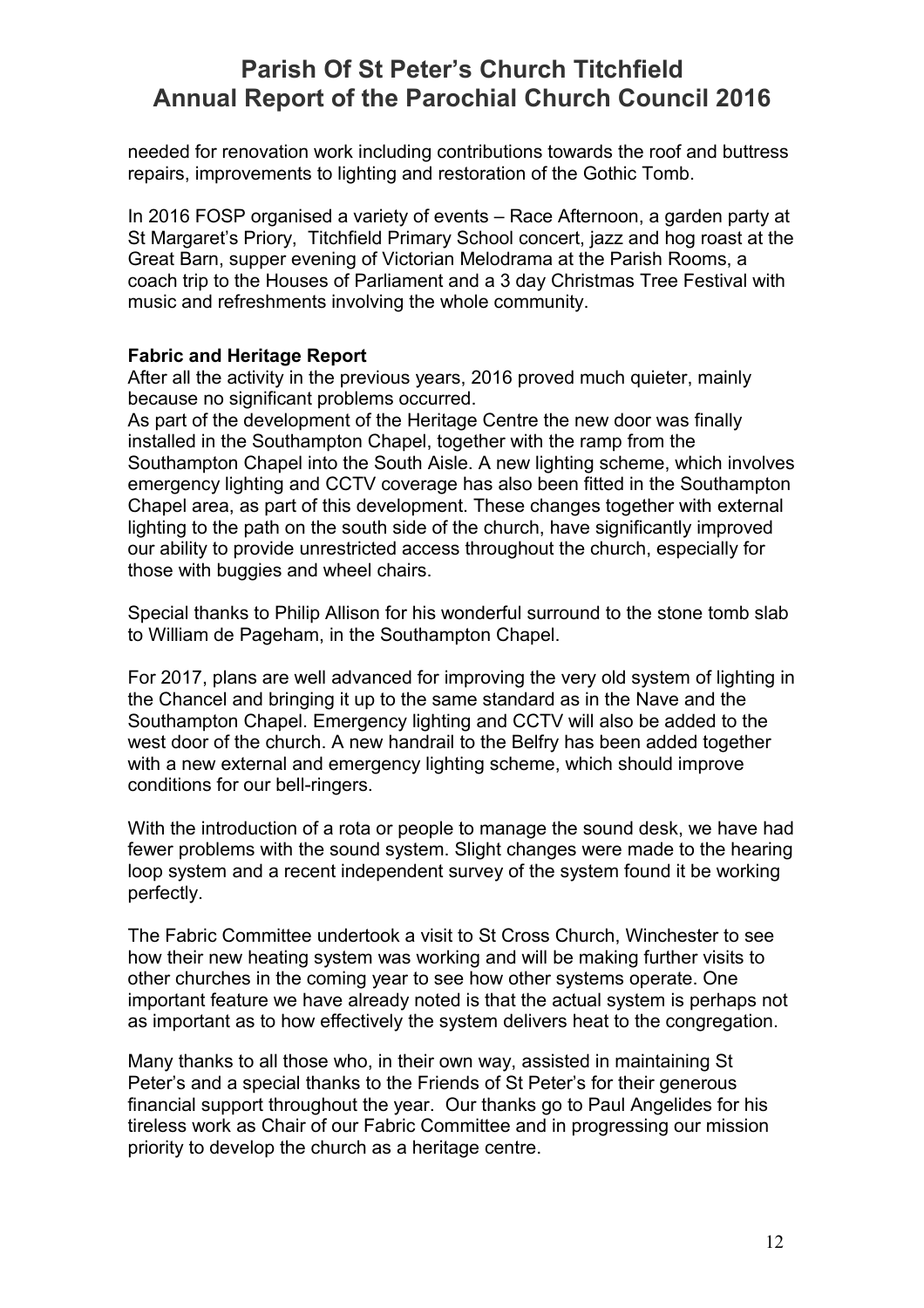#### **Links with Local Schools Titchfield Primary School (Affiliated)**

Titchfield Primary School is affiliated to St. Peter's Church and is able to access information and support from the Diocese of Portsmouth education team.

Our assemblies team have continued to visit the school every two weeks. Supplementary materials in addition to the Open the Book materials, which were in need of a little updating, are now being used, following some interesting and helpful discussions with the new head teacher, Mrs. Michelle Stephens. The school came into church for a blessing service at the beginning of the school year, in addition to Harvest, Christmas, Easter and the Year 6 Leavers' service. Jill Underwood continues to serve as a community governor on the school governing body.

### **West Hill Park School**

West Hill Park School values its links with St Peter's, and Revd Jane Richards continues to enjoy working with pupils and staff. She leads assemblies several times each term, often with parents present, and have good conversations with them over coffee. Ash Wednesday involves making ash, and talking about how and why it is used, and there's a special Holy Week and Easter service in school.

Harvest with both the main school and the pre-prep tinies is a good occasion and produces generous gifts for the Fareham Basics Bank. The Leavers' Service in the summer is full of both tears and laughter as the leavers remember their best and worst moments, and put their carefully decorated pebbles in a bowl of water. The level rises, to show the contribution each person has made, and the stones then go in a special garden.

The Remembrance Service is solemn and carefully done, the Carol Service in church is packed, and again in 2016 used the beautiful crib figures, which the school made for St Peter's two years ago, and raised almost £400 for the Children's Society.

Revd Jane is also available as a listening ear for pupils and staff, especially for the Boarders for whom she is their 'Independent Listener' – a requirement for all boarding schools. She has supper with the boarders each term, and reminds them that she is available. They've never used her, which is a tribute to the high standard of pastoral care available in school!

She's invited to plays and concerts, sports day and Speech Day, and was again the speaker and giver out of prizes at Junior Speech Day – very small people solemnly shaking hands and receiving their certificates. There is a practice a few days before – shaking hands with an adult is daunting for a 4 year old!

It's a great delight to be part of the life of the school, and to help develop the Christian ethos which is an important part of the children's education.

### **Fairtrade and Traidcraft**

Support for Fairtrade has continued to go from strength to strength!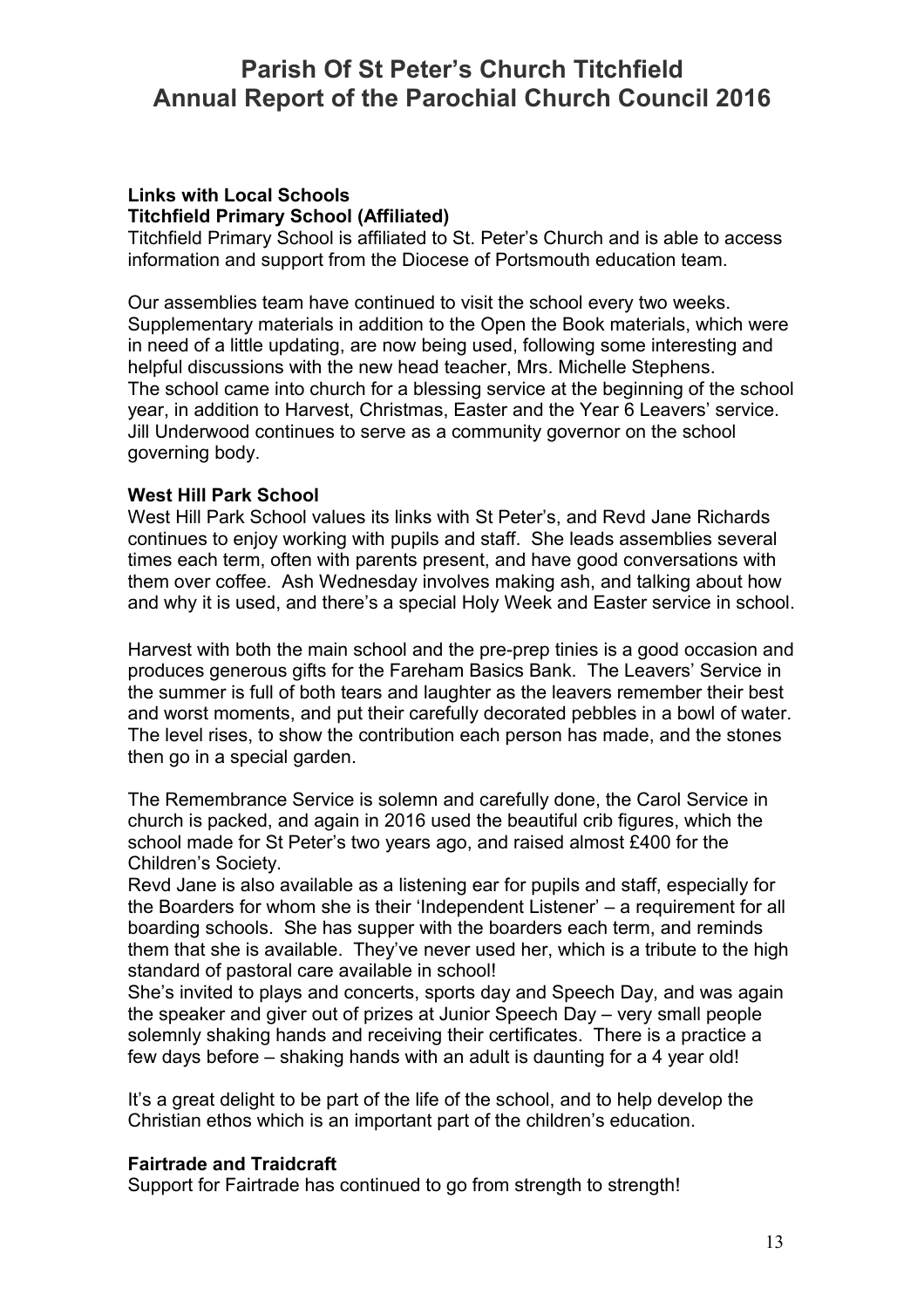1. Many thanks are due to Karen Postle and the team (Lin Kelly, Helen Perry, Anna Sketchley and Jill Underwood) an enthusiastic and supportive group of people who have helped with stalls and sales of Easter Eggs and Advent Calendars.

2. There were regular stalls at 8am and 10am Services on the first Sunday in each month and a stall at one Café Connect. Additionally there were stalls at: \* The Great Titchfield Bake Off

- \* A 'Dress Rehearsal' fashion evening
- \* The Church Fete
- \* The Christmas Tree Festival

3. Takings on the monthly stalls continued to increase and were over £250.00 on occasions. Extra donations which people give are sent to Traidcraft.

4. Fairtrader profit: as 'Fairtraders' . Shop Equality gave a 10% discount on the goods sold. This money was used for:

i) Samples of chocolate for people to try

ii) Items for the stall such as paper bags and a cash box

iii) Donations to Traidcraft. Increased takings mean these have totalled £294.50 – an approximately 160% increase on donations in 2015!

iv) A donation to FOSP of £28.00

A record is kept of all takings/expenses and is supplied to the PCC for information

5. Fairtrade Fortnight 2016: muffins using Fairtrade ingredients were made and given out after the 8am and 10am services. People gave voluntary donations totalling £40.00 for these which was donated to Traidcraft. The muffin recipes are on the Church website

6. Meaningful Chocolate Company sales sold 72 'Real Easter Eggs' and 47 'Real Advent Calendars'

7. The coffee, tea and biscuits is supplied for after services and coffee for Café Connect and can be provided for other Church events in line with our status as a Fairtrade Church

A very big 'Thank you' to everyone who supported Fairtrade in 2016!

### **Fund Raising – the annual church fete**

The fete has continued to be the major fund raising activity of the church. In 2016 it was opened by Connie Hockley on her first official function as Mayor of Fareham.

All those participating in the preparations and on the day experienced a wonderful feeling of fellowship and community spirit. **Thank you** to everyone who made contributions for the fete and especially, to the Knight family who continue to allow the church to hold the fete in their beautiful gardens.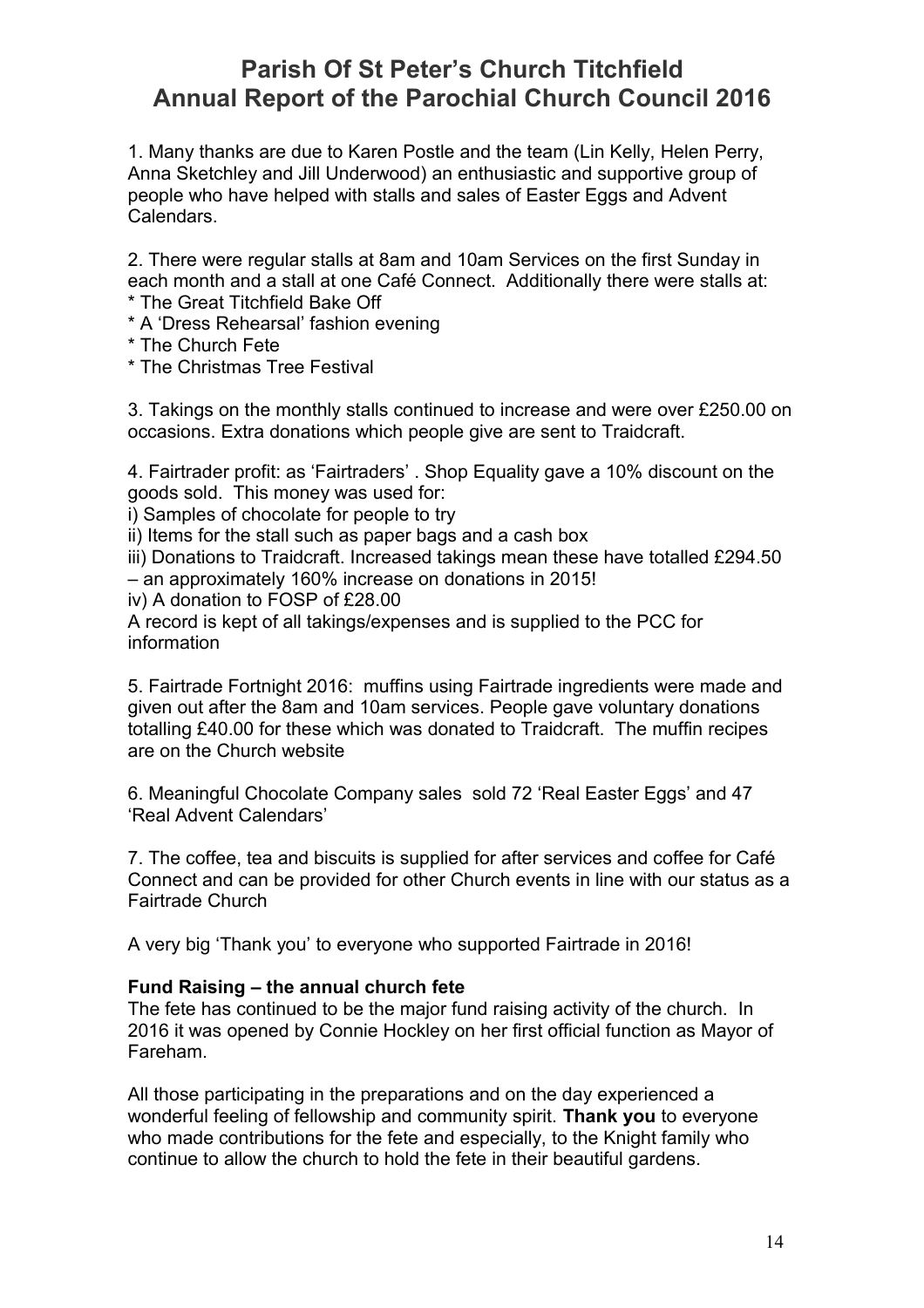The holding of the 'Teas' for the first time in the church received many favourable comments. There was no shortage of seating, the organ playing and the opportunity to look around were welcomed. Other successful introductions were a Under 7s Fancy Dress Competition, a Kick Boxing demonstration and Paul McKenna's Swingworld Band. Out of the Ashes were welcomed back for a return visit to Titchfield.

Familiar stalls were present including BBQ, Plants, Cakes, Bargain Hunt, Books, Sweetie Surprise, Ice Cream, Coconut Shy and Toys, alongside the Chocolate and the Super Chance Tombolas, The Grand Draw and the raffles for a Family Day Out and an Evening Out, as well as the Entry Raffle. There were plenty of opportunities for children to be entertained with activities arranged by the Beavers, Messy Church and Children's Ministry. Additional attractions included Canine Patners, Traidcraft, Crafts, ASDA and Jewellery stalls. Tools were sharpened for those prepared with items. Various Community Associations appreciated the opportunity to join in and to meet new people.

Many new attendees were welcomed and after deduction of expenses the fete raised £4,317. Thank you to the Fete Team for managing the event, to everyone who supported it and, not least, the money counters at the end.

### **Social Events**

The Social Committee again organised a varied programme of events throughout the year.

In April there was very enjoyable Beetle Drive and afternoon tea.

In June there was a very well attended trip to the The Crofton for game of skittles and an evening meal.

October Harvest was celebrated with an afternoon tea in the church.

Finally, in November the year was rounded off by a Quiz night in the Parish Rooms. Again a special thanks to quiz master Roger Bryant.

The Social Team is always open new ideas to enhance the social life of the church and would welcome new members. This year we have been fortunate to be joined by Leslie Blackburn and Valerie Marsh.

### **Fareham and Gosport Basics Bank**

"Wherever you took care of the least important of these brothers of mine, you did it to me."

Friends of the Homeless in Fareham and Gosport provide support for anyone in the area who is homeless and for those who need practical help i.e. food, toiletries and sometimes clothing. The Basics Bank has been operating since 2003 and provides short term practical help to anyone in crisis or emergency situation.

Items of food and toiletries donated by the congregation of St Peters is usually collected on 2nd Sunday of each month and delivered to the Fareham Basics Bank that week. Our thanks to Jenny Windebank for her care in this support and service.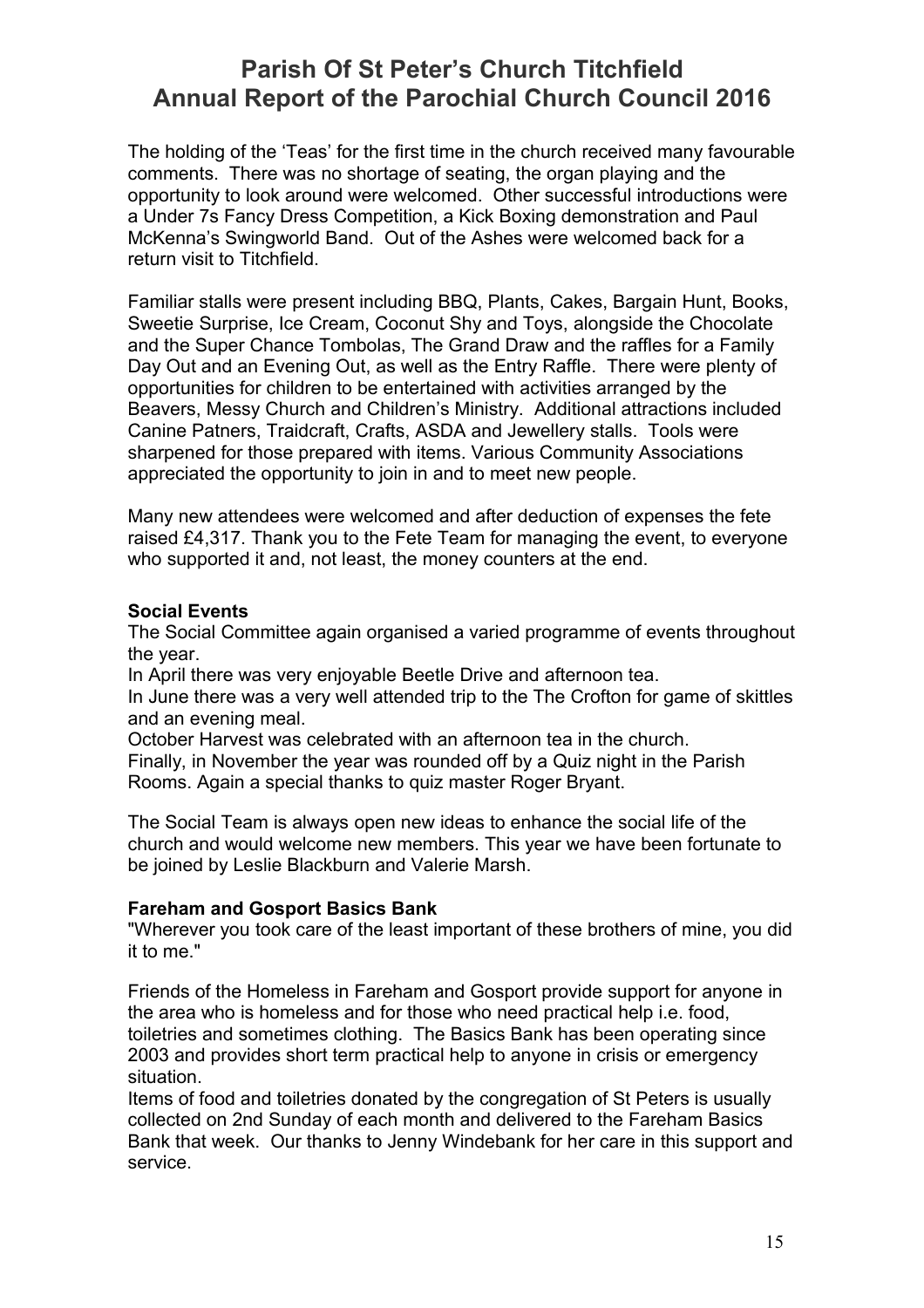### **St Peter's Puppets**

St Peter's Puppets ran under Rev Lorraine Snape's leadership in response to a request for the puppet group to continue after Penny and Tony were unable to continue with it. The focus of the group was to provide a club for children of all ages whereby they could hear the Christian message through the songs and story-telling, and learn to enjoy working together as a team.

The youngest puppeteer was aged 5 and the group learned how to adapt performances so everyone could have a role to play whatever their age. Under the guidance of the leadership, and some very able and willing helpers, the children engaged in planning how performances evolved. All the children took turns sitting out to watch their fellow puppeteers perform, learning how to contribute suggestions about their performance in a kind and helpful way as well as receiving and learning from the audience comments on their own performance.

The children performed during various church services and at the Christmas Tree festival, where they told the Christmas Story to good effect and which they enjoyed immensely. The group took an extended break in June 2016 and happily Penny is now able to resume the reins of this valuable ministry once again.

### **Lent Lunches**

On Fridays during Lent, 'Soup. Bread and Cheese' lunches were held in the Chapter Rooms. The lunches raised donations given to St George Foundation in Sierra Leone to support their work with ex-street children and orphans from the ebola crisis.

### **St Peter's Summer Show**

Jane Robertson and the team of stall-holders and stewards held the show during the summer school vacation period. In addition to displays of crafts, jewellery, preserves and Titchfield History Society, there were demonstrations including glass engraving, painting and wood turning. Throughout the summer there was always a warm welcome for visitors, with tea and biscuits (kindly donated by the local Co-operative store) and security of the church was maintained**.**  Proceeds and donations were made to Macmillan Cancer Nurses, Countess Mountbatten Hospice, Rowans Hospice and St Peter's.

### **Save the Children**

At the end of October, Marilyn Rowlands ran the popular sale of Christmas cards to support Save the Children, with coffee and mince pies.

### **St Peter's Christmas Card**

A congregational card, designed by the Vicar, was signed by the congregation. Donations were given to Embrace the Middle East, a charity which provides health, education and development programmes in the Bible Lands.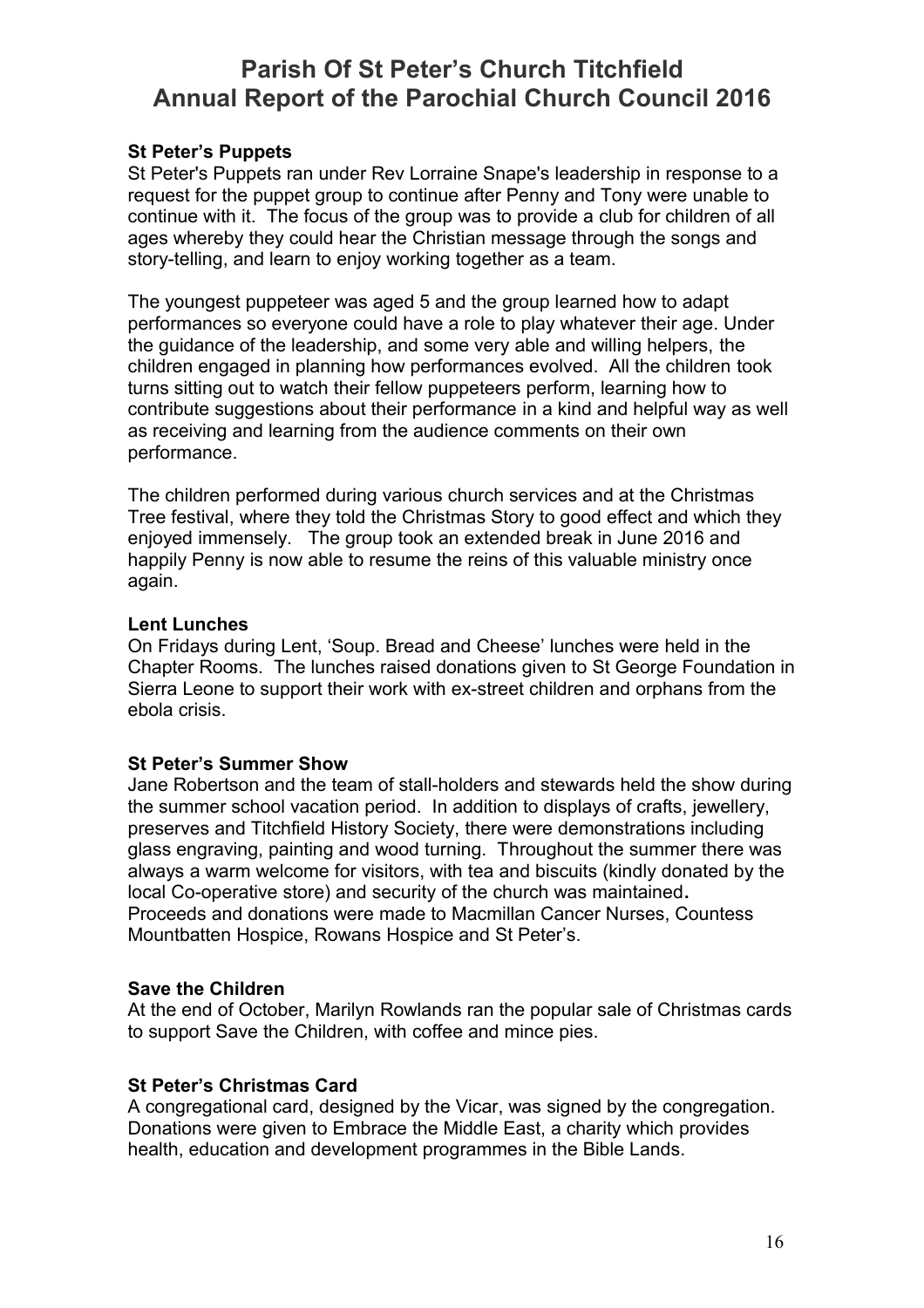### **Charitable Giving**

Throughout the year there were charitable collections and donations made with church involvement and which were forwarded direct to the charity concerned. The amounts given to the following charities totalled £3,361.40: Whiteley Parish, Church Urban Fund, Oaklands Trust, Lord Mayor Charities, Highlands Hub, Multiple Sclerosis Society, Westminster Abbey, The Children's Society, Macmillan Cancer Nurses, The Rowans Hospice, Countess Mountbatten Hospice, Bishops Lent Appeal, St George Foundation, Embrace the Middle East and Christian Aid.

In addition, throughout the year, there were charitable collections and donations made with church involvement, but which were forwarded direct to the charity concerned. The amounts given to the following charities totalled £17, 438.60: Christian Aid Week, Homeless Vouchers, Wessex Haven, Cancer Research and Motor Neurone Disease

### **Ladies' Breakfasts**

In the course of the year, eight breakfasts were held, attracting between twelve and twenty four participants. A continental breakfast is enjoyed and is usually followed by a talk. This year the speakers and topics included Barbara Le Sueur, sharing her experience of 'A week of Accompanied Prayer', Kim Harbutt equipping us with 'Deaf Awareness', Peter Mills informing us about the 'Oasis Youth Centre', Anna Sketchley telling us about 'Christian Aid', finding out about the operation of 'The Fareport Talking News, for the blind and visually impaired' and towards the end of the year, Ann Wheal enlightened us about 'The Titchfield Neighbourhood Plan'.

As well as providing a welcoming environment for 'learning', these occasions present an opportunity to get to know one another better.

Generally, the breakfasts are held on the fourth Saturday of the month from 8.30am, exceptions include during Lent and the Summer Show. Anyone wishing to attend one of these events is encouraged to sign up in the preceding two weeks, on a list on the noticeboard in church, to assist the catering arrangements.

**The Net for Men** is an inter-church event for men held on the second Tuesday of the months November through to May at 8.00pm and takes the form of an activity with a Christian message to round the evening off. The venues are normally within the Western wards area.

In 2016 three were held in the Queens Head, Titchfield with a quiz night, a faceto-face night and a Blues musical evening. A Fish and Chip supper was held at a house in Gardner Road in December, a Curry evening at the Chon Chola Indian Restaurant in Warsash and a snooker evening in the Snooker Club at Stubbington Green. In May the traditional BBQ was held in the woods off Titchfield Lane with a variety of game meats.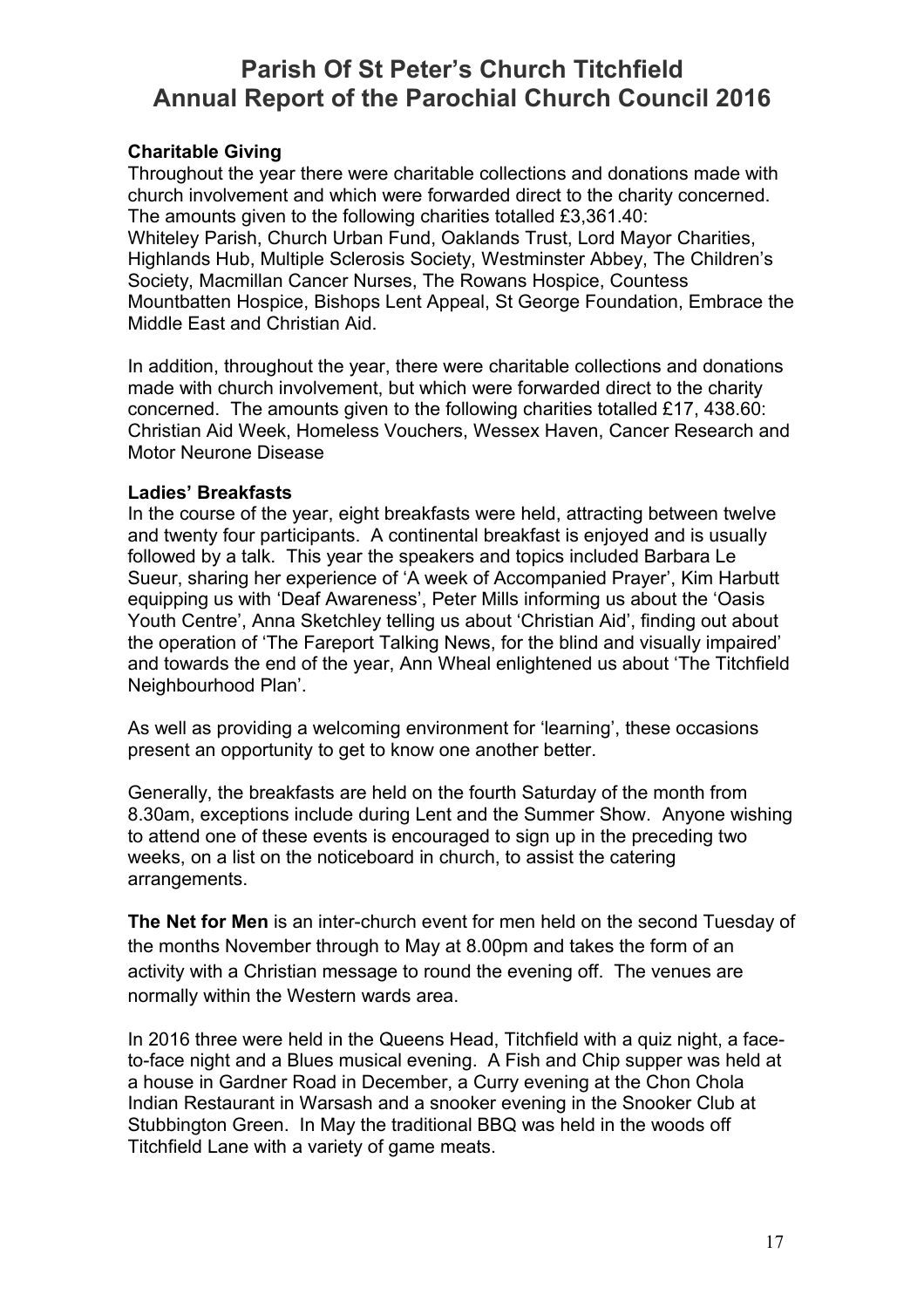### **Pastoral Support Team and Tea Parties**

Meetings are held regularly, every 4-/6 weeks and all meetings are minuted. All information shared at meetings is in complete confidence.

There are a number of people who need to be visited on a fairly regular basis. For people who are struggling with bereavement we bear in mind the option to recommend them to CRUSE for further help.

Members of the team attend the All Souls Service and will attend any other service in a pastoral support capacity if required.

**Tea parties** are held in the Chapter Rooms on a regular basis – every 2-3 months - in January/February, April/May and September/November. In June/July each year a special Summer Tea Party is arranged at the Rotary Wheelhouse at Hillhead. For the last few years the team have taken responsibility for the first lent lunch when people who normally attend the tea parties are specifically invited to come to this lent lunch (this is in lieu of a tea party at this time). There are several people, not members of the Pastoral Support Team, who are willing to help with the catering for the tea parties. People who attend the tea parties make a small donation to cover costs and the fee for the hire of the Rotary Wheelhouse and from time to time donations are made to the Church to cover the costs of the use of the Chapter Room.

Some people need to be transported especially to Hill Head for the Summer Tea Party. There are one or two people who regularly volunteer to help with this.

### **Retreat at St Mary's Convent, Wantage 24-26 October 2016**

Rev. Jane Richards again organised a retreat for 7 people from St Peter's and others from St John's, Locks Heath.

With the focus on 'prayer' there was very helpful input from Jane and two extremely valuable sessions led by Sister Elizabeth Jane about ways to pray. The first of these was 'Lectio Divina' an ancient tradition of prayer in which we focussed intensely on a short reading from scripture, meditating and reflecting on a phrase which struck us before praying as a conversation with God. The second was 'Imaginative prayer' where Sister Elizabeth Jane led the group through a scripture passage, helping to imagine being part of the scene described; seeing, hearing and feeling what was going on before speaking with Jesus and, crucially, listening to Him in prayer. The enfolding, gentle silence of the convent encouraged thoughtful, prayerful reflection and all spoke of how helpful the sessions were.

Comments from some of the participants summed up the experiences: Penny Sheppard: 'Came back from the Retreat well fed, both spiritually and physically! Thank you for letting me be part of this experience.' Janet Trevithick: 'This was my third visit to St Mary's Convent and therefore I was able to relax and settle in quickly – saving valuable time. Our theme was 'prayer' and because of this focus I found that the whole place seemed to speak of the presence of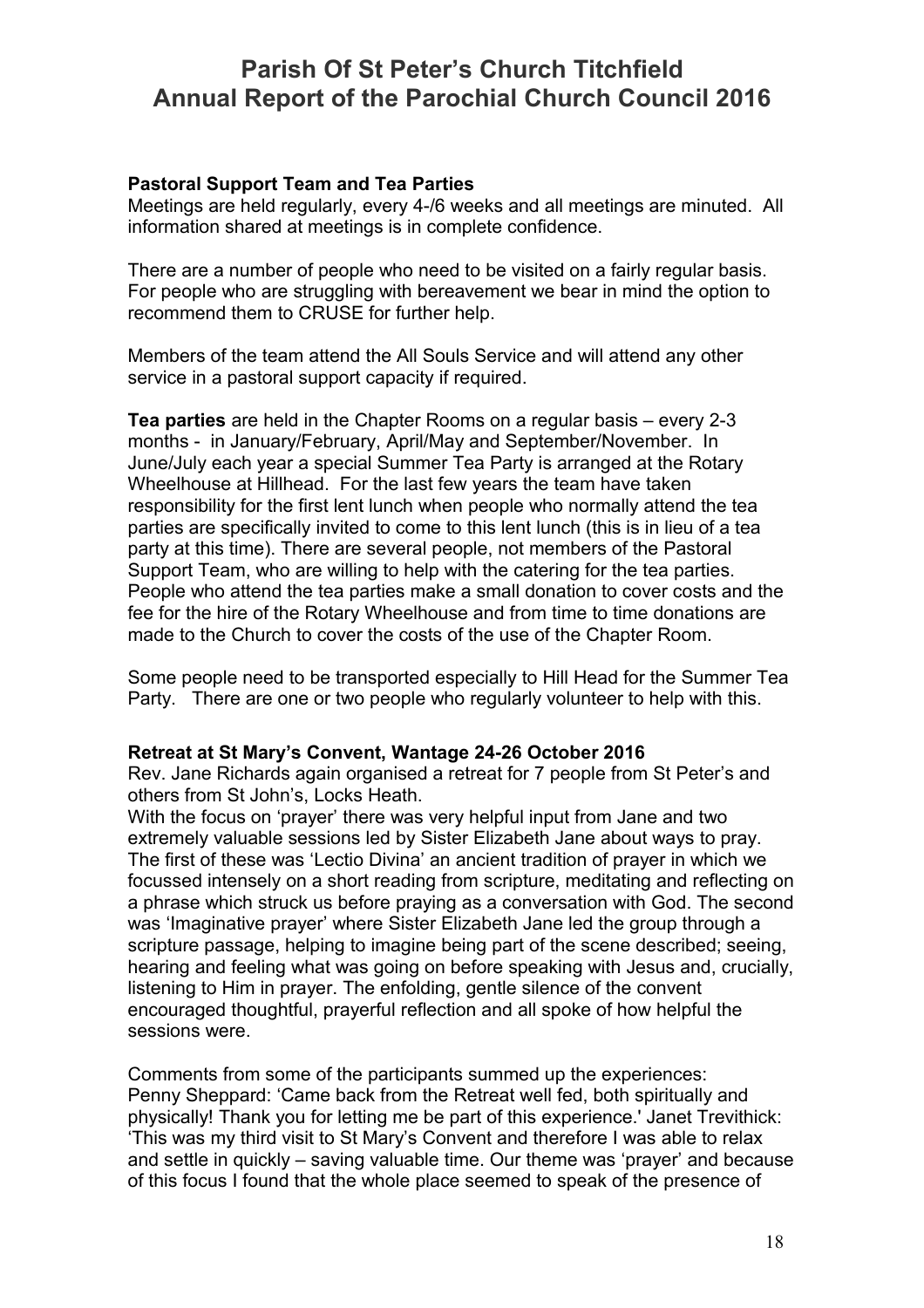God and so became one huge prayer. Every windowsill either has a small picture of a saint with an explanation of their life, or something from the garden like a fir cone or piece of silver bark from the trees. Every corridor or landing has a chair with an embroidered cushion on. Our food was nourishing and lovingly prepared and every thought had gone into preparing for our stay… the silence allowed God to pray in us.'

Helen Perry: 'The retreat provided such a welcome opportunity to reflect on things - I always appreciate the time away from the regular activity in order to see it all more clearly. The focus on prayer this time was very helpful - Sister Elizabeth Jane so thoughtfully prepared for the two sessions. All of it - fellowship, hospitality, silence, prayer and worship - was lovely.'

A very big thank you to Jane for organising this again and to Sister Elizabeth Jane and the sisters for their kind and warm hospitality. Jane has already booked dates for 14-16 September 2017.

### **Titchfield News**

Titchfield News, the parish and village magazine, was published on 11 occasions in 2016 and was distributed to over 300 households in Titchfield village and its environs. A further 100+ copies are sold through the church and village outlets to occasional buyers. Editor Brian Patten is supported by David Mugford, who controls the advertising and collects the revenue, and Brian Williams who arranges distribution through a team of over 20 local distributors.

The magazine provides news and background on a whole range of St Peter's activities and publishes reports from village organisations including Titchfield Primary School and Community Centre as well as advertising news of up-coming events. The cover price was increased to 80p in January 2016 with annual subscribers receiving a 10% discount. Net revenue from sales and advertising less printing costs produced a surplus in excess of £3000 in 2015 a figure it is hope to match in 2016.

### **Parish Golf Tournament**

Sadly, due to the decline in numbers and interest, the Parish Golf tournament was cancelled.

### **Churchyard Maintenance**

Clean-ups in the churchyard, co-ordinated by Dr Tim Mason, were held on the 2<sup>nd</sup> Saturday most months by a loyal group of volunteers. David Mugford cleared weeds around the church. Joan and Paul Angelides

maintained the Garden of Remembrance.

### **St Peter's Bell Ringers**

The bellringing band at St Peter's has sixteen members, ranging from beginners to experienced ringers. In 2016 they rang for all Sunday services, the number of ringers turning up varying between four on one occasion to fifteen on our busiest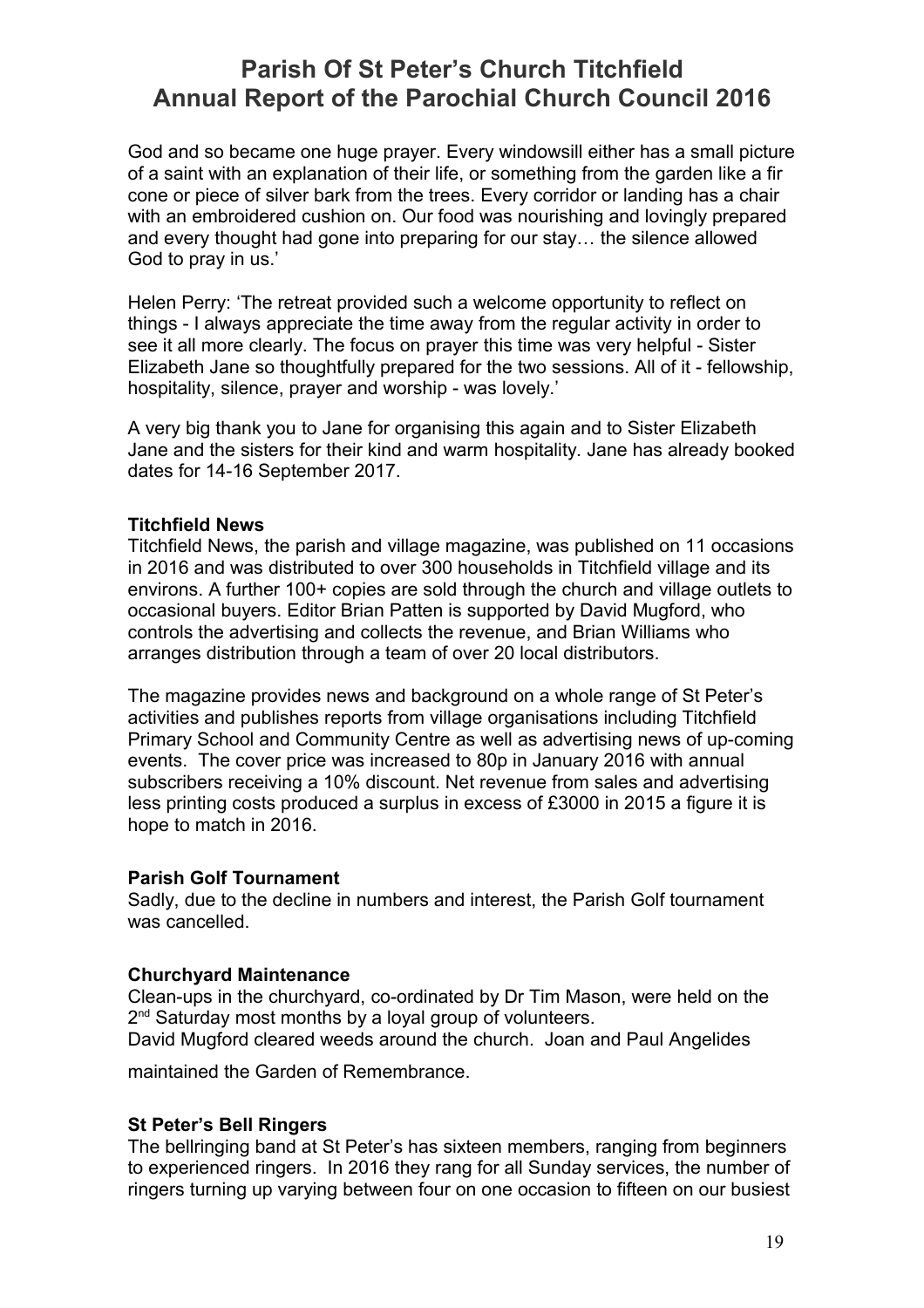Sunday. They always raised a band to ring for weddings when requested, and have also very occasionally rung for funerals. Practice nights are Wednesday and visitors, lapsed ringers and potential ringers are always welcome.

At last year's fete one member brought along items relating to bellringing which generated a lot of interest, and the tower was opened on Heritage Day and were inundated with visitors. As a result three new ringers were recruited; two of whom have made very good progress. The group also decorated a tree for the Christmas tree festival.

At the beginning of 2016 new ropes were purchased, the old ones having become very tatty, and also purchased new muffles which had their first outing on Remembrance Sunday.

In the summer there was a most enjoyable outing to Brownsea Island, ringing the bells there and later ringing at three churches in the New Forest. Members have also rung in neighbouring towers and attended Guild events.

This report has been prepared in accordance with the Church Representation Rules 2011, Rule 9(1)(b) Registered Charity: Registered Number 1131773

PCC Correspondence Address: St Peter's Church, Church Street, Titchfield Hants PO14 4AG

Email: office@stpetertitchfield.org.uk Office telephone: 01329 847003 Church Office open Monday – Thursdays 9am-12noon

Website: [www.stpetertitchfield.org.uk](http://www.stpetertitchfield.org.uk/)

Diocesan website: [www.achurchnearyou.com](http://www.achurchnearyou.com/)